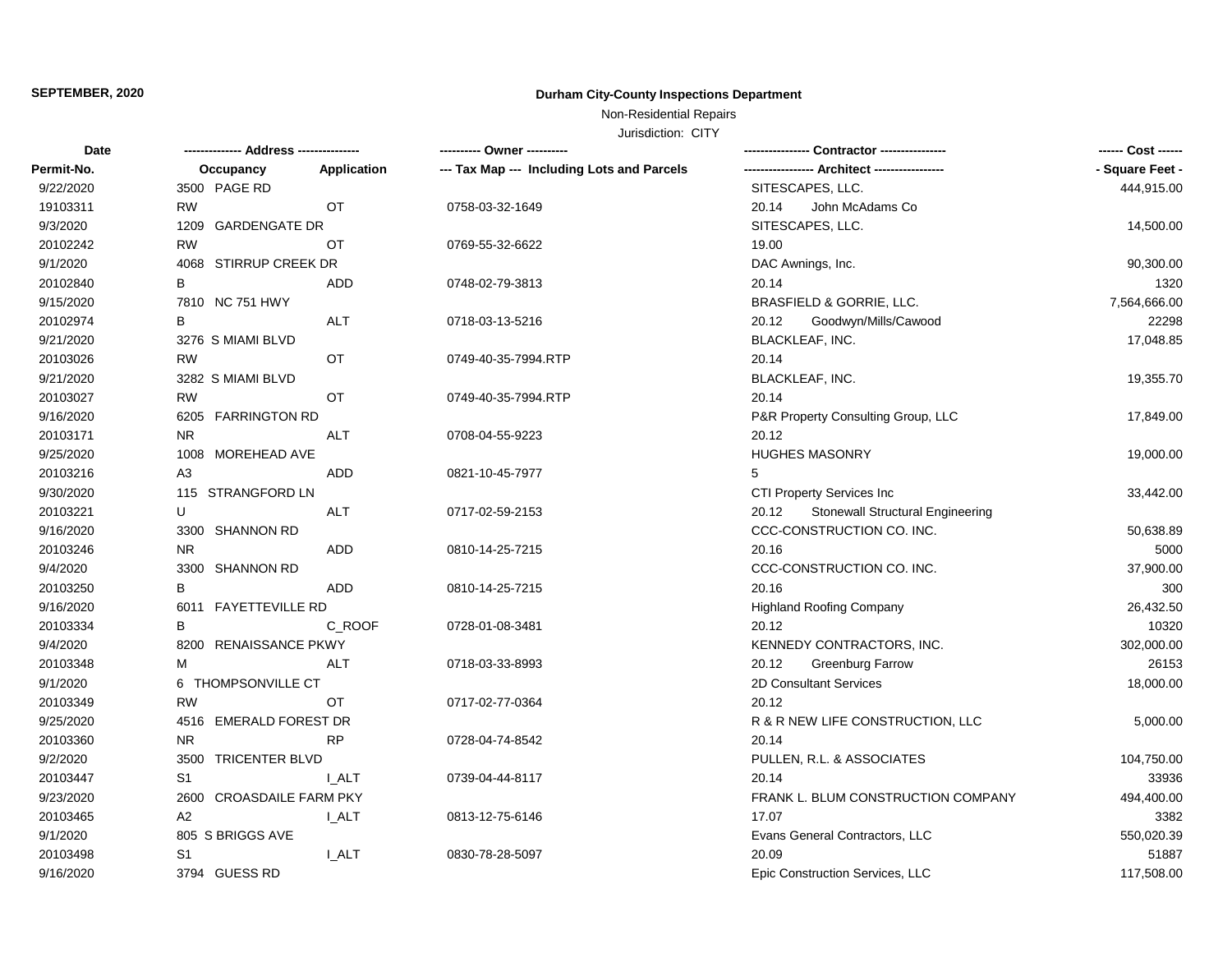# **SEPTEMBER, 2020 Durham City-County Inspections Department**

Non-Residential Repairs

Jurisdiction: CITY

| <b>Date</b> | -------------- Address --------------- |              | ---------- Owner ----------                | Contractor ----------------                          |                 |
|-------------|----------------------------------------|--------------|--------------------------------------------|------------------------------------------------------|-----------------|
| Permit-No.  | Occupancy                              | Application  | --- Tax Map --- Including Lots and Parcels | - Architect -----------------                        | - Square Feet - |
| 20103557    | м                                      | <b>I_ALT</b> | 0823-05-19-1648                            | RRMM Architects, PC<br>17.11                         | 12668           |
| 9/4/2020    | 805 S BRIGGS AVE                       |              |                                            | SKANSKA USA BUILDING, INC.                           | 618,000.00      |
| 20103588    | S <sub>1</sub>                         | <b>I_ALT</b> | 0830-78-28-5097                            | John P Frank<br>20.09                                | 260000          |
| 9/3/2020    | 807 E MAIN ST                          |              |                                            | BRIDGEPOINT GENERAL CONTRACTING, INC.                | 502,330.00      |
| 20103614    | В                                      | ADD          | 0831-09-25-1228                            | Alliance Architecture<br>11                          | 1287            |
| 9/4/2020    | 523 DAVIS DR                           |              |                                            | Intrepid Build, LLC                                  | 78,288.00       |
| 20103631    | B                                      | ADD          | 0747-03-13-0124                            | 20.14                                                | 840             |
| 9/16/2020   | 112 S DUKE ST                          |              |                                            | DPS Group                                            | 10,000.00       |
| 20103681    | B                                      | <b>LALT</b>  | 0821-07-68-9553                            | 8.02<br><b>DPS Group</b>                             | 7553            |
| 9/11/2020   | 324 BLACKWELL ST                       |              |                                            | BRIDGEPOINT GENERAL CONTRACTING, INC.                | 110,890.00      |
| 20103682    | MC                                     | <b>LALT</b>  | 0821-12-86-0657                            | 12.01<br>Little Diversified Architectural Consulting | 715             |
| 9/30/2020   | 4021 STIRRUP CREEK DR                  |              |                                            | MCDONALD-YORK CONSTRUCTION                           | 971,433.00      |
| 20103751    | В                                      | <b>LALT</b>  | 0748-02-59-7117                            | 20.14<br>Hanbury Evans Wright Vlattas & Co           | 84402           |
| 9/14/2020   | 6330 QUADRANGLE DR                     |              |                                            | MCKENNA CONST. CO. INC.                              | 975,000.00      |
| 20103752    | MC                                     | COO          | 0708-02-65-7938                            | 20.12<br><b>Phillips Architecture</b>                | 25962           |
| 9/22/2020   | 807 E MAIN ST                          |              |                                            | GATEWAY BUILDING COMPANY                             | 52,745.00       |
| 20103771    | B                                      | I ALT        | 0831-09-25-1228                            | Alliance Architecture<br>11                          | 10311           |
| 9/11/2020   | 1912 TW ALEXANDER DR                   |              |                                            | RILEY CONTRACTING GROUP                              | 200,000.00      |
| 20103772    | В                                      | I ALT        | 0758-01-19-7134                            | 20.14                                                | 3540            |
| 9/16/2020   | 3412 GLASSON ST                        |              |                                            | TSC Construction, LLC                                | 28,650.00       |
| 20103806    | U                                      | ALT          | 0812-18-20-6439                            | 15.02                                                |                 |
| 9/9/2020    | 3020 S MIAMI BLVD                      |              |                                            | PDL CONSTRUCTION, LLC.                               | 170,100.00      |
| 20103811    | В                                      | <b>LALT</b>  | 0749-04-51-3603                            | 18.05<br><b>Maurer Architecture</b>                  | 3791            |
| 9/16/2020   | 4324 S ALSTON AVE                      |              |                                            | Ericsson, Inc.                                       | 28,650.00       |
| 20103814    | U                                      | ALT          | 0738-01-26-4674                            | 20.14                                                |                 |
| 9/3/2020    | 5102 N ROXBORO ST                      |              |                                            | ROMEO GUEST ASSOC. INC                               | 3,770,511.00    |
| 20103826    | B                                      | COO          | 0824-04-74-5168.L02                        | 17.08<br><b>Phillips Architecture</b>                | 23831           |
| 9/4/2020    | 1356 CAMPUS DR                         |              |                                            | LECHASE CONSTRUCTION SERVICES, LLC                   | 188,786.00      |
| 20103837    | B                                      | ALT          | 0822-07-41-9440                            | 15.03                                                | 39341           |
| 9/18/2020   | 3639 OLD CHAPEL HILL RD                |              |                                            | SITESCAPES, LLC.                                     | 6,580.00        |
| 20103838    | <b>RW</b>                              | OT           | 0810-14-32-6854                            | 20.08<br>DTW ARCHITECTS                              |                 |
| 9/16/2020   | 4019 N ROXBORO ST                      |              |                                            | D.H. GRIFFIN, WRECKING Company                       | 1,000.00        |
| 20103863    | N <sub>R</sub>                         | <b>DEM</b>   | 0823-16-85-5137                            | 17.05                                                |                 |
| 9/16/2020   | 706 NINTH ST                           |              |                                            | WILSON, C.T., CONST. CO.                             | 732,736.00      |
| 20103864    | В                                      | <b>ALT</b>   | 0822-18-31-1812                            | Alliance Architecture<br>4.02                        | 11286           |
| 9/29/2020   | 1 T W ALEXANDER DR                     |              |                                            | <b>Merritt Construction Services</b>                 | 1,578,000.00    |
| 20103907    | <b>MC</b>                              | COO          | 0749-41-51-5404                            | 20.14<br><b>Merritt Construction Services</b>        | 27656           |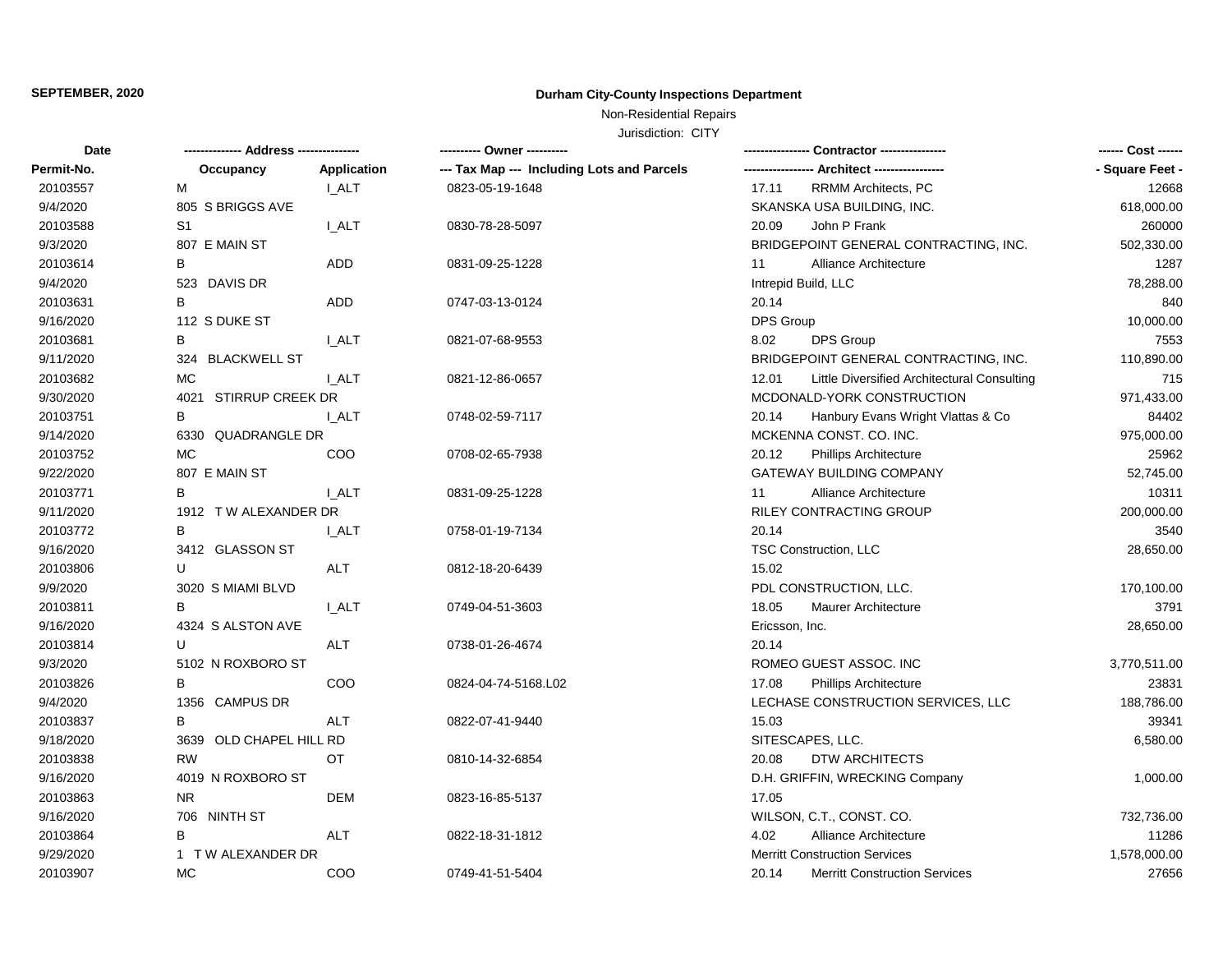# **SEPTEMBER, 2020 Durham City-County Inspections Department**

# Non-Residential Repairs

Jurisdiction: CITY

| Date       | -------------- Address --------------- |              | ---------- Owner ----------                |                                            | ------ Cost ------ |
|------------|----------------------------------------|--------------|--------------------------------------------|--------------------------------------------|--------------------|
| Permit-No. | Occupancy                              | Application  | --- Tax Map --- Including Lots and Parcels |                                            | - Square Feet -    |
| 9/16/2020  | 500 E MAIN ST                          |              |                                            | Durham County General Services             | 3,000.00           |
| 20103919   | B                                      | <b>OT</b>    | 0831-09-05-9723                            | 11                                         | 320                |
| 9/17/2020  | 5111 NC 55 HWY                         |              |                                            | FREEMAN & ASSOCIATES CONTRACTING           | 70,000.00          |
| 20103921   | В                                      | <b>I_ALT</b> | 0738-00-84-8233.010                        | 20.14                                      | 1152               |
| 9/17/2020  | 2503 CASCADILLA ST                     |              |                                            | Next Generation Services and Controls LLC. | 24,340.00          |
| 20103922   | <b>NR</b>                              | <b>ALT</b>   | 0832-10-36-5834                            | 1.01                                       |                    |
| 9/16/2020  | 2400 PRATT ST                          |              |                                            | <b>Balfour Beatty Construction, LLC</b>    | 702,647.00         |
| 20103929   | B                                      | I_ALT        | 0812-16-93-0006                            | 15.02                                      | 4978               |
| 9/21/2020  | 101 E MORGAN ST                        |              |                                            | FREEMAN & ASSOCIATES CONTRACTING           | 117,000.00         |
| 20103933   | B                                      | <b>I_ALT</b> | 0831-05-08-1067                            | 8.02                                       |                    |
| 9/16/2020  | 633 DAVIS DR                           |              |                                            | MCDONALD-YORK CONSTRUCTION                 | 93,500.00          |
| 20103935   | В                                      | <b>LALT</b>  | 0747-03-01-6096                            | 20.14<br>Little Architecture               | 7471               |
| 9/18/2020  | 5601 ARRINGDON PARK DR                 |              |                                            | RILEY-LEWIS GEN CONTRACTORS, INC.          | 4,095,166.00       |
| 20103949   | B                                      | I ALT        | 0757-06-47-4530                            | 20.14<br>Perkins + Will                    | 14772              |
| 9/21/2020  | 323 PARK KNOLL DR                      |              |                                            | Stein Service & Supply, LLC                | 16,714.00          |
| 20103952   | S1                                     | <b>ALT</b>   | 0747-03-23-0016                            | 20.14<br>Studio Z Architecture             |                    |
| 9/25/2020  | 4001 STIRRUP CREEK DR                  |              |                                            | Carolina Handling LLC                      | 100,109.00         |
| 20103987   | S1                                     | <b>I_ALT</b> | 0748-02-59-3645                            | 20.14                                      | 127812             |
| 9/24/2020  | 4220 NC 55 HWY                         |              |                                            | TP Triangle Construction, LLC              | 96,720.00          |
| 20104021   | B                                      | <b>ALT</b>   | 0738-01-17-7622                            | 20.14                                      | 3920               |
| 9/21/2020  | 725 NINTH ST                           |              |                                            | Beagle One Inc.                            | 22,088.61          |
| 20104041   | B.                                     | ADD          | 0822-18-22-9040.L01                        | 4.02                                       | 3500               |
| 9/24/2020  | 510 E PETTIGREW ST                     |              |                                            | DiMarco Constructor LLC                    | 5,500,000.00       |
| 20104054   | <b>MC</b>                              | <b>FO</b>    | 0831-13-04-2968                            | 12.02<br>CLINE DESIGN ASSOCIATES, PA       | 118537             |
| 9/24/2020  | 112 S DUKE ST                          |              |                                            | BRIDGEPOINT GENERAL CONTRACTING, INC.      | 30,000.00          |
| 20104075   | B                                      | <b>I_ALT</b> | 0821-07-68-9553                            | 8.02<br>Alliance Architecture              | 7585               |
| 9/22/2020  | 2400 PRATT ST                          |              |                                            | BRIDGEPOINT GENERAL CONTRACTING, INC.      | 303,937.00         |
| 20104090   | B                                      | <b>LALT</b>  | 0812-16-93-0006                            | 15.02<br><b>Integrated Design</b>          | 440                |
| 9/25/2020  | 112 S DUKE ST                          |              |                                            | DPS Group                                  | 1,471,044.00       |
| 20104125   | B                                      | <b>I_ALT</b> | 0821-07-68-9553                            | 8.02                                       | 7553               |
| 9/24/2020  | 5308 EPHESUS CHURCH RD                 |              |                                            | Jeremy Wethington                          | 1,000.00           |
| 20104210   | <b>RW</b>                              | OT           | 0709-13-92-2810                            | 20.18                                      |                    |
| 9/29/2020  | 2700 ANGIER AVE                        |              |                                            | INCLINE CONST., INC.                       | 93,861.00          |
| 20104212   | S1                                     | ALT          | 0831-20-70-7796                            | 10.01                                      | 45588              |
| 9/30/2020  | 3020 S MIAMI BLVD                      |              |                                            | PDL CONSTRUCTION, LLC.                     | 108,600.00         |
| 20104247   | B                                      | <b>ALT</b>   | 0749-04-51-3603                            | 18.05<br><b>Maurer Architecture</b>        | 1758               |
| 9/29/2020  | 3700 SWARTHMORE RD                     |              |                                            | Atlantic Corporate Contracting L.L.C.      |                    |
|            |                                        |              |                                            |                                            |                    |